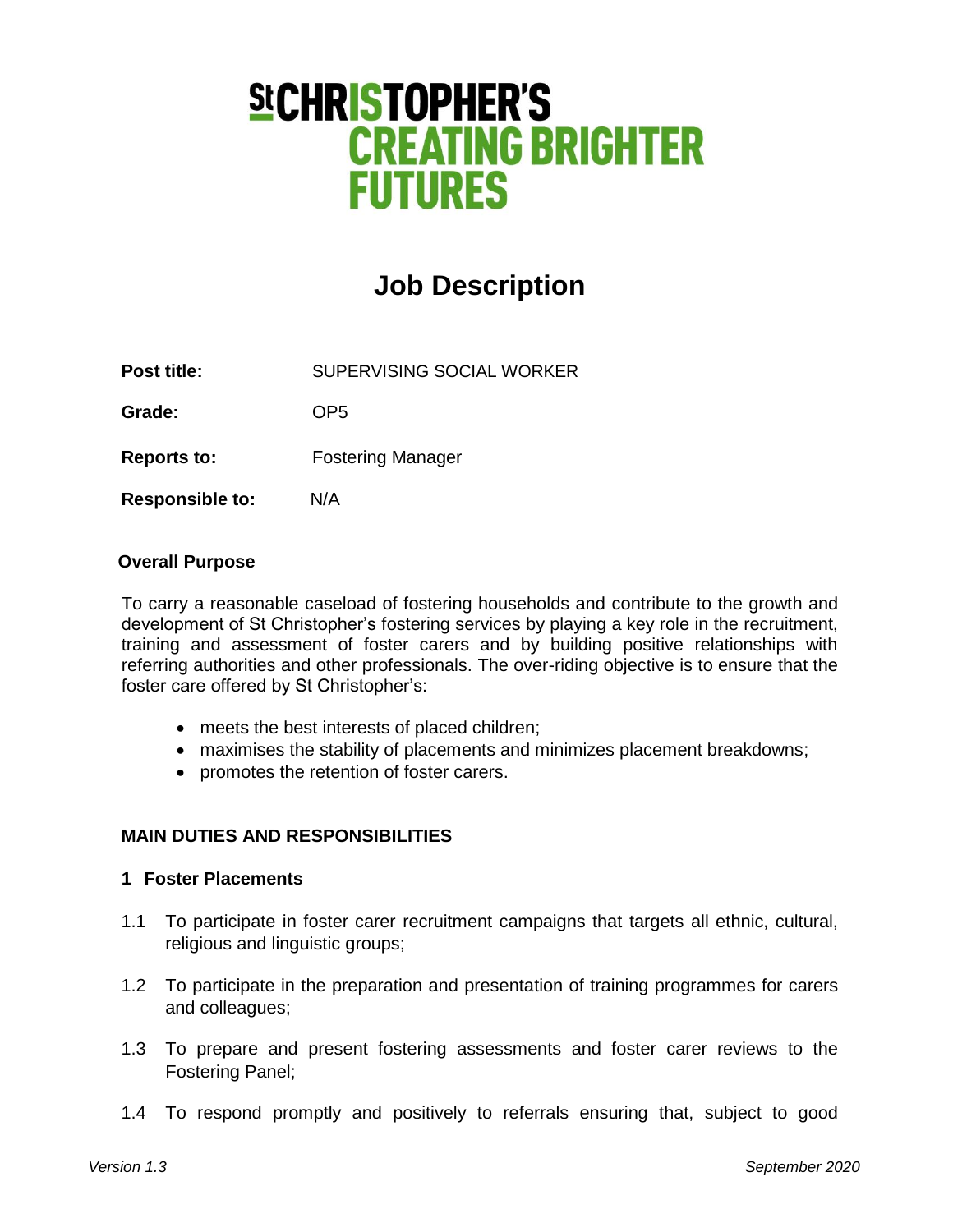professional practice, best possible use is made of available places and foster carers;

- 1.5 To regularly visit foster carers, including their own children, (at least monthly) providing support and supervision to ensure that the standard of care offered meets the best interests of placed children, and that the principles of safe caring are applied;
- 1.6 To maintain an accurate and up to date record of contacts and visits with foster carers, that includes the identification of their strengths and areas that need further development;
- 1.7 To support foster carers in meeting the needs of children in placement, as identified in the care plans, including advising carers of the complaints procedure;
- 1.8 To monitor the outcomes of children as per the requirements of the placing authority and liaise with the child's social worker, advising on various aspects of the placement;
- 1.9 To ensure that each child in placement is seen on their own;
- 1.10 To establish and participate in support groups for foster carers, and their own children;

#### **2. Relationships**

- 2.1 To develop and maintain excellent customer-focused relationships with relevant staff within referring local authorities;
- 2.2 To attend Statutory Reviews, placement meetings, stability meetings, disruption meetings and Child Protection case Conferences where required;
- 2.3 To attend team meetings and participate in team development;
- 2.4 To prepare for and attend supervision sessions and carry out the agreed actions;

#### **3. Professional Standards**

- 3.1 To take account of all aspects of diversity, including ethnicity, religion or belief, sexuality and sexual orientation, age, disability, and gender in providing services for children and families;
- 3.2 Ensure that statutory fostering regulations and standards are adhered to and to immediately notify the agency of any possible 'conflict of interest';
- 3.3 To keep up to date with social work best practice in relation to fostering placements, to identify areas where improvement is required and to propose and facilitate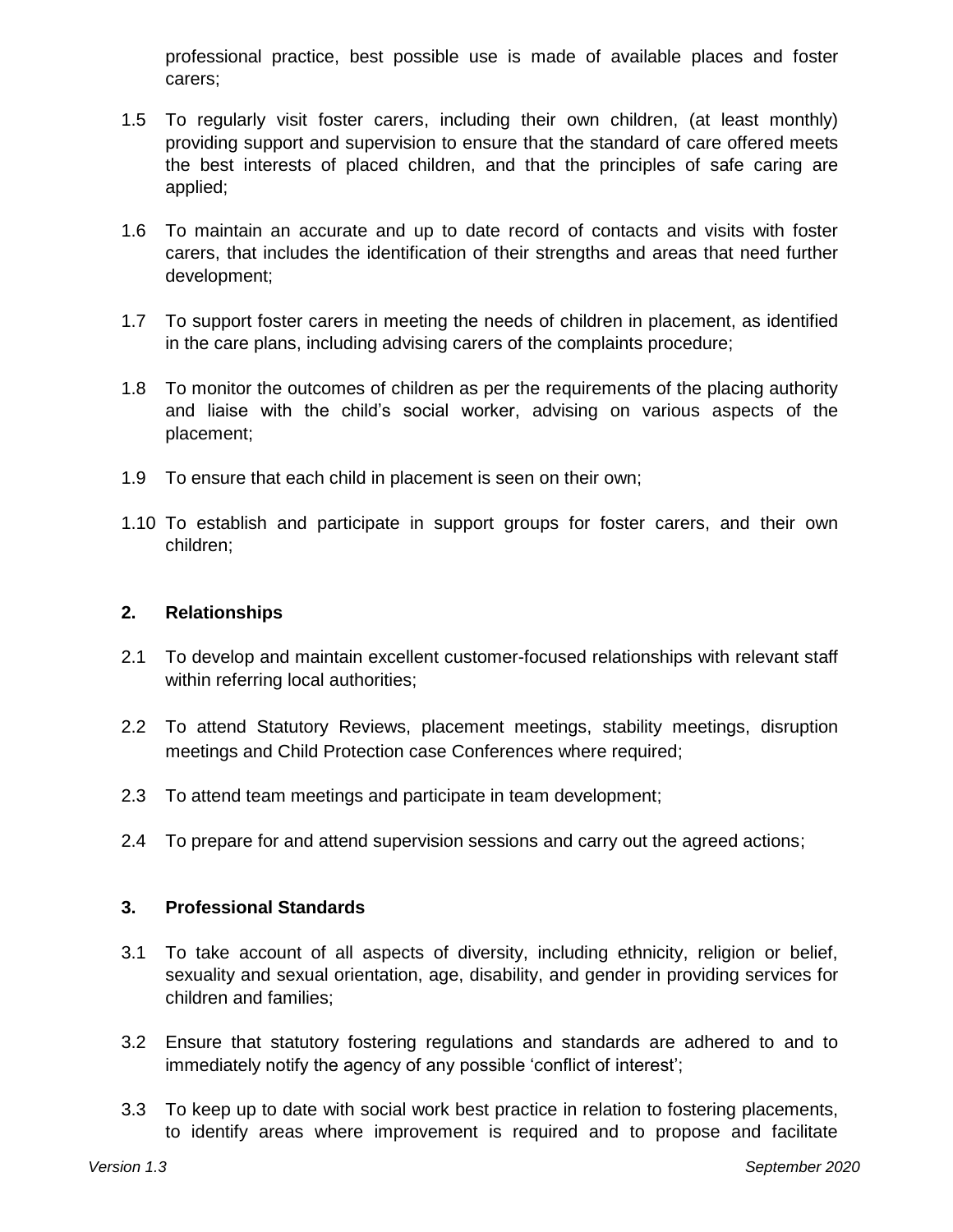appropriate solutions;

- 3.4 To respect the confidential nature of the work;
- 3.5 To ensure that St Christopher's customer service objectives are achieved within the scope of the job;
- 3.6 To ensure that all the work undertaken by yourself is conducted to the highest professional standards;
- 3.7 To promote and implement all of St Christopher's Fellowship's policies and procedures, and to lead by example;
- 3.8 To be aware of health and safety issues within the area of control and to implement St Christopher's Health and safety policy, maintaining a safe environment and complying with health and safety and other legal requirements;
- 3.9 To actively participate in appraisal and supervision as required;
- 3.10 To attend appropriate training sessions as agreed with your line manager for own professional development or to benefit the service;
- 3.11 Use computers and other items of information technology in the normal performance of the duties of the post;

#### **4. Other**

- 4.1 To participate in St Christopher's duty rota that provides placements on an emergency and planned basis, and that also offers support and advice to colleagues.
- 4.2 To participate in St Christopher's out of hours duty rota that provides advice and support to foster carers outside normal office hours

**The duties as outlined in this job description are not exhaustive and may change from time to time due to the changing nature of the working environment. You are expected to carry out all appropriate tasks necessary to meet the needs of the services or as may be requested by your line manager.**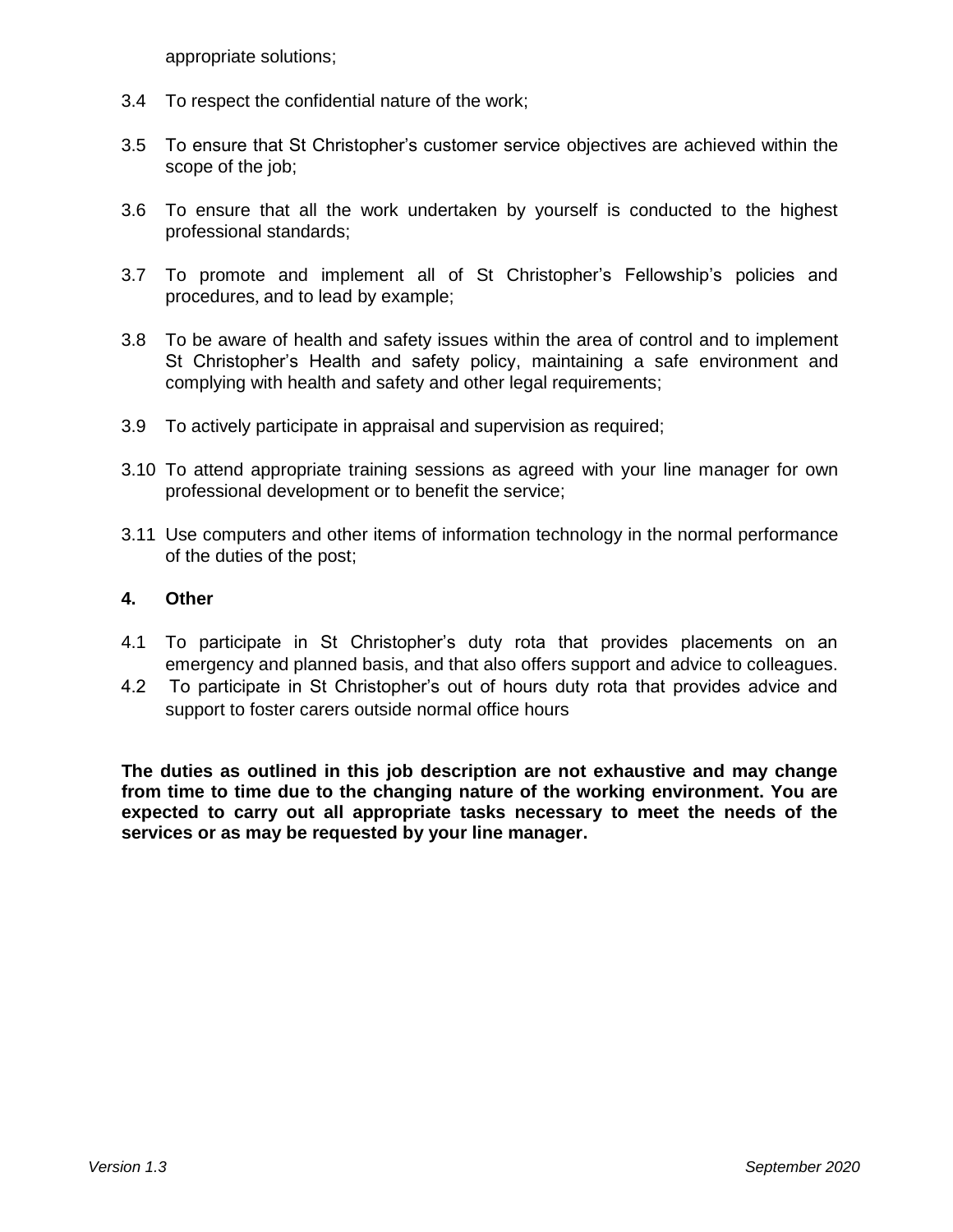## **Person Specification**

*Listed below are the objective criteria, specific to this role, used to assess each candidate and determine suitability for appointment. The table shows at which stages in the selection process the criteria will be assessed. To be shortlisted you must clearly demonstrate in a written statement how you meet the Essential Criteria required at the application stage (shaded).*

### **ESSENTIAL CRITERIA**

|                 | <b>Criteria</b>                                                                                                                                    | <b>Application form</b> | <b>Interview</b> | <b>Other</b>            |
|-----------------|----------------------------------------------------------------------------------------------------------------------------------------------------|-------------------------|------------------|-------------------------|
| E <sub>1</sub>  | CQSW, DipSW, BA Social Work or equivalent professional qualification, and<br>registration with the Health and Care Professions Care Council (HCPC) |                         |                  |                         |
| E2              | Post-qualification experience of direct work with Looked After Children/ young<br>people and their families                                        |                         |                  |                         |
| E <sub>3</sub>  | Significant experience of working in fostering or adoption                                                                                         |                         | ✓                |                         |
| E4              | Experience of and commitment to anti-discriminatory practice and the promotion<br>of diversity                                                     |                         |                  |                         |
| E <sub>5</sub>  | Knowledge of relevant child care legislation                                                                                                       |                         | ✓                |                         |
| E <sub>6</sub>  | Knowledge of Care Standards Act 2000, Fostering Services (England)<br>Regulations 2011 and the National Minimum Standards                          |                         | ✓                | Practical<br>assessment |
| E7              | Ability to engage with and deliver on growth targets for the service                                                                               |                         |                  |                         |
| E <sub>8</sub>  | Excellent communication skills with children, their families and other professional<br>agencies                                                    |                         | ✓                |                         |
| E <sub>9</sub>  | Excellent assessment and written skills                                                                                                            | ✓                       |                  | Practical<br>assessment |
| E <sub>10</sub> | Ability to work autonomously without direct supervision                                                                                            |                         |                  |                         |
| E <sub>12</sub> | Ability to integrate with and work as part of the team                                                                                             |                         |                  |                         |
| E <sub>13</sub> | Ability to manage your caseload effectively and to plan and prioritise work to meet<br>deadlines                                                   |                         | ✓                |                         |
| E <sub>14</sub> | Flexibility to work occasionally at weekends and in the evening                                                                                    |                         | ✓                |                         |
| E <sub>15</sub> | Willingness to participate in the on call rota                                                                                                     |                         | ✓                |                         |
| E16             | Ability to travel independently to all areas required by job responsibilities                                                                      |                         |                  |                         |